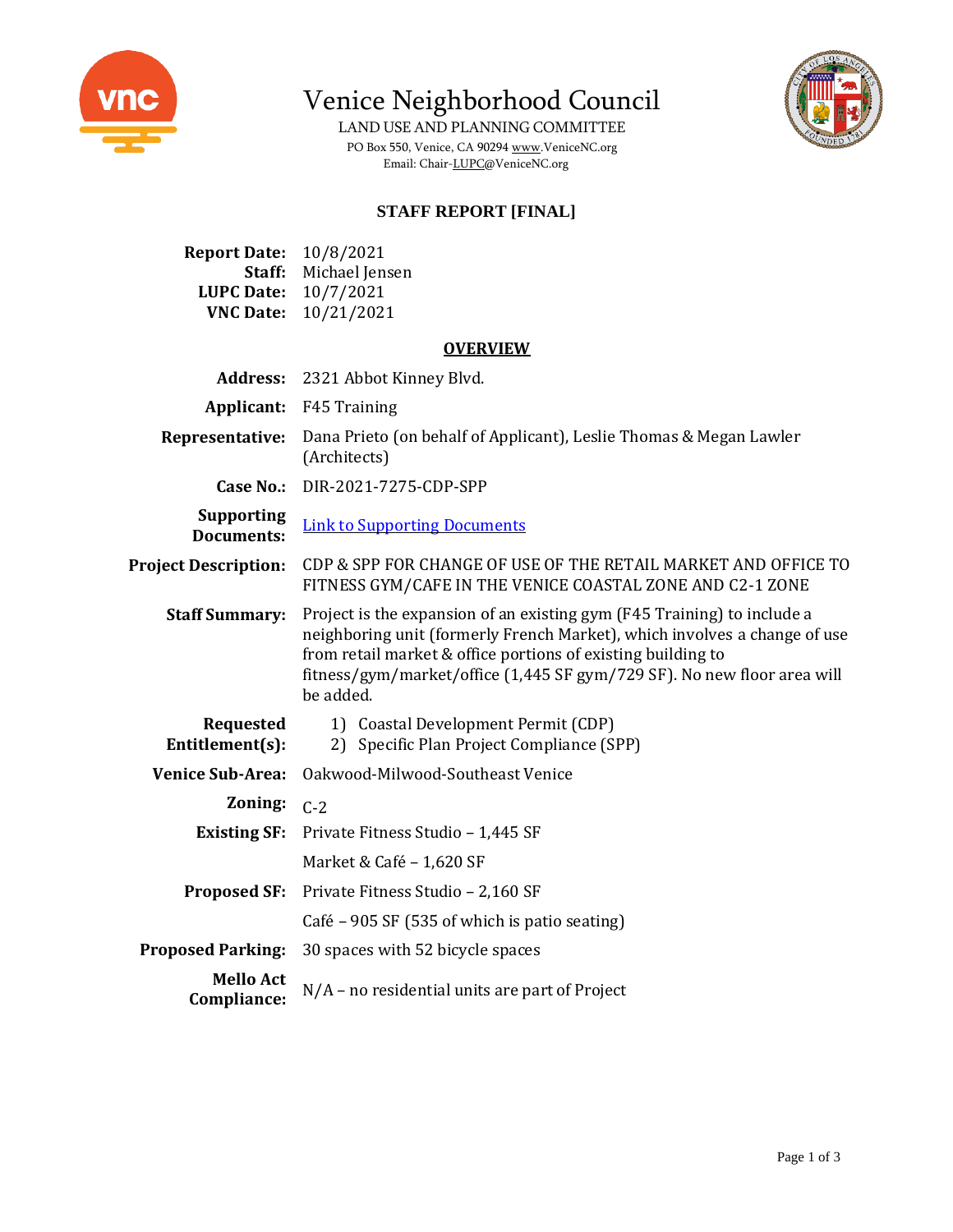Case No.: DIR-2021-7275-CDP-SPP Address: 2321 Abbot Kinney Report Date: 10/8/2021 LUPC Staff: Michael Jensen

## **COMPLIANCE WITH SPECIFIC PLAN**

| Setbacks:                     | N/A                                                                                                                                                                                                                                                                                                                                                                                                                                                                                                                                 |
|-------------------------------|-------------------------------------------------------------------------------------------------------------------------------------------------------------------------------------------------------------------------------------------------------------------------------------------------------------------------------------------------------------------------------------------------------------------------------------------------------------------------------------------------------------------------------------|
| Height:                       | N/A                                                                                                                                                                                                                                                                                                                                                                                                                                                                                                                                 |
| Parking:                      | Pursuant to the Parking Table in Section 13.D of the Specific Plan, one<br>space is required for per 150 SF for a health studio or club, and one space<br>per 50 SF for restaurant (café). The existing certificate of occupancy<br>requires 30 spaces for the building. Under current code requirements, 40<br>spaces are required for the existing use, resulting in a credit of 10 spaces.                                                                                                                                       |
|                               | As a result of the proposed use, the total parking required is 53 spaces—an<br>increase of 13 spaces, meaning a total of 43 spaces are required (based on<br>the credit of 10 spaces for pre-existing use). In the rear of the building,<br>Applicant proposes adding 52 bicycle spaces in lieu of the 13 spaces under<br>LAMC $\S$ 12.21.A (4), which permits up to 30% of car spaces to be replaced<br>by bicycle spaces at the ratio of 4:1 so long as the Project is within 1,500<br>feet of a major transit stop. <sup>1</sup> |
| ZAA/Waiver:                   | No waivers or adjustments are being requested.                                                                                                                                                                                                                                                                                                                                                                                                                                                                                      |
| Mass, Character,<br>and Scale | N/A                                                                                                                                                                                                                                                                                                                                                                                                                                                                                                                                 |

## **COMMUNITY OUTREACH**

| Date:                                 | 10/4/2021                                                                                                                                                                                                                                                                                                                                                                                                                                                                                                                                                                                                                                  |
|---------------------------------------|--------------------------------------------------------------------------------------------------------------------------------------------------------------------------------------------------------------------------------------------------------------------------------------------------------------------------------------------------------------------------------------------------------------------------------------------------------------------------------------------------------------------------------------------------------------------------------------------------------------------------------------------|
| <b>Notification</b><br>Radius:        | $250$ ft.                                                                                                                                                                                                                                                                                                                                                                                                                                                                                                                                                                                                                                  |
| <b>Summary of</b><br><b>Feedback:</b> | A handful of neighbors showed up at the site. Most are supportive of restoring the<br>site, which previously had a fire and has sat vacant for some time. One neighbor<br>was concerned regarding levels of noise early in the morning from work out<br>classes. Applicant noted that the interior is being fitted with sound dampening<br>devices, specialized insulation, and new HVAC system, which will obviate the<br>need for open windows during training classes. Some neighbors recommended<br>that Applicant seek to return for an alcohol permit to allow for sale of beer and<br>wine (as was permitted by the French Market). |

<sup>&</sup>lt;sup>1</sup> The Public Resources Code defines a "major transit stop" as a site containing an existing rail transit station, a ferry terminal served by either a bus or rail transit service, or the intersection of two or more major bus routes with a frequency of service interval of 15 minutes or less during the morning and afternoon peak commute periods. Venice Blvd. is within 1,500 feet of the Project, which likely qualifies as a major transit stop with bus service from the 33 on Venice Blvd. and 18 on Abbot Kinney Blvd.